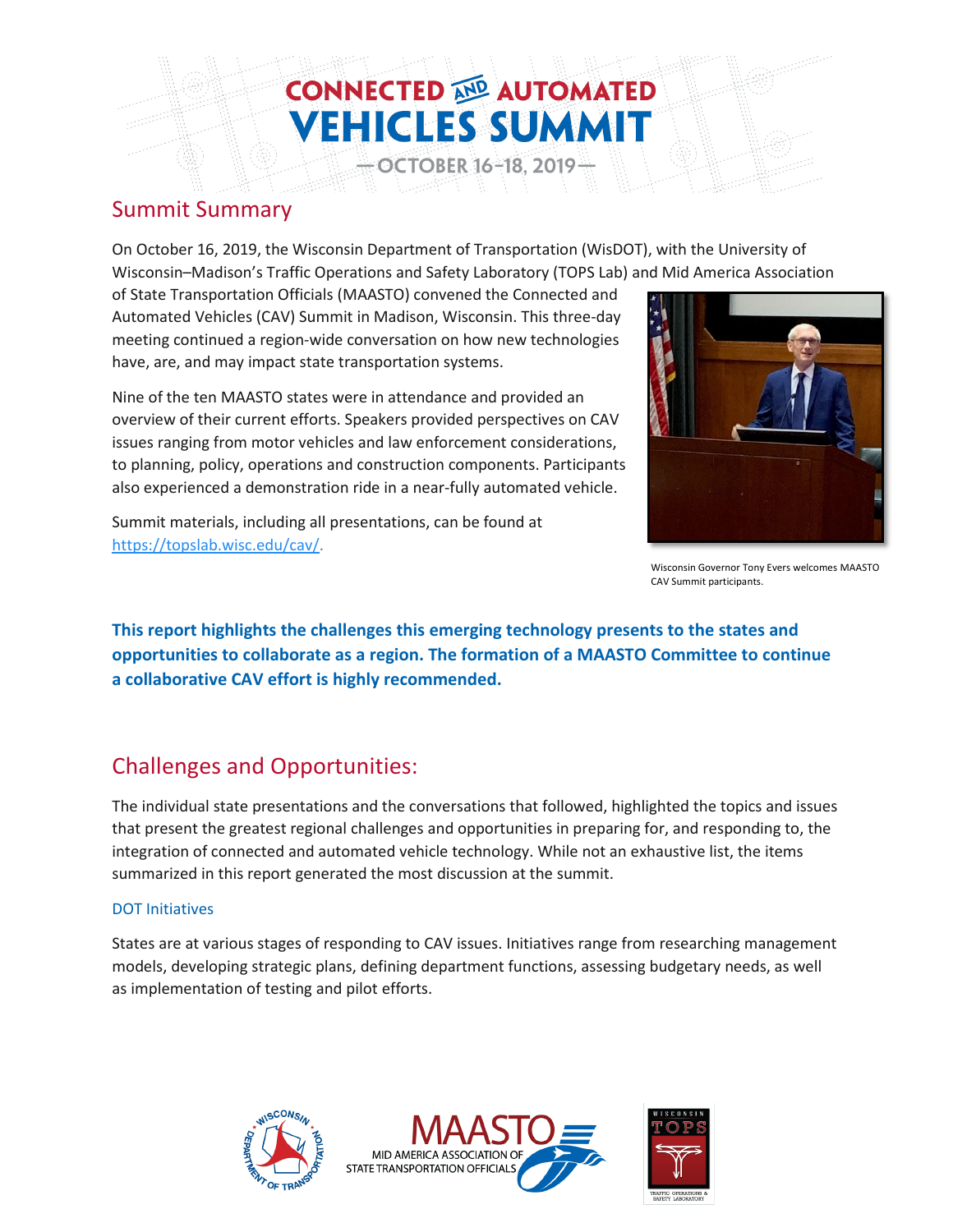MAASTO can help by collecting and distributing information on best practices and experiences on a range of topics:

- organizational structure
- testing and piloting of technologies
- state legislative actions
- integration with planning, policy, operations, construction and maintenance programs

### Partnerships, Communication and Stakeholder Engagement

CAV is a broad topic that involves a tremendous number of stakeholder interests and industries. Discussions on needs, issues and opportunities must continue and include partnering with government (federal, state and local), industry and academia.

Manufacturers and regulators need consistent standards for common vehicle communication systems and Intelligent Transportation Systems (ITS) across states. MAASTO needs to collaborate on advancements in ITS and Vehicle-to-Infrastructure Communication (V2I) and Vehicle-to-Everything Communication (V2X). MAASTO must adopt a proactive and collaborative approach with freight carriers to understand how new technology impacts their business decisions. States should investigate the immediate and long-term needs of companies to help manage a broad range of topics, from a lack of truck parking, to the replacement of truck mirrors with cameras for increased fuel efficiency. Furthermore,



Summit participants broke into small groups to discuss opportunities for collaboration.

since many businesses operate in several or more states and countries, there is a need to address issues of interoperability across state lines.

Pilot programs and pooled studies on CAV-related topics may be expensive and resource intensive. Investment levels and maintenance needs of these technologies are unknown. State transportation departments, federal regulatory agencies such as the National Highway Transportation Safety Administration (NHTSA), universities, and private partners, including automobile manufacturers, should collaborate on these advancements. In addition, state transportation departments need to assess whether their state laws promote or hinder infrastructure testing with automated vehicles on their roadways.

MAASTO states together and individually should utilize and leverage academic and other technical experts. Efforts should include investigating the opportunity to create a Mega-Region Automated Vehicle Research Coalition and a Regional Research and Technical Center to bring together industry, government agencies and universities.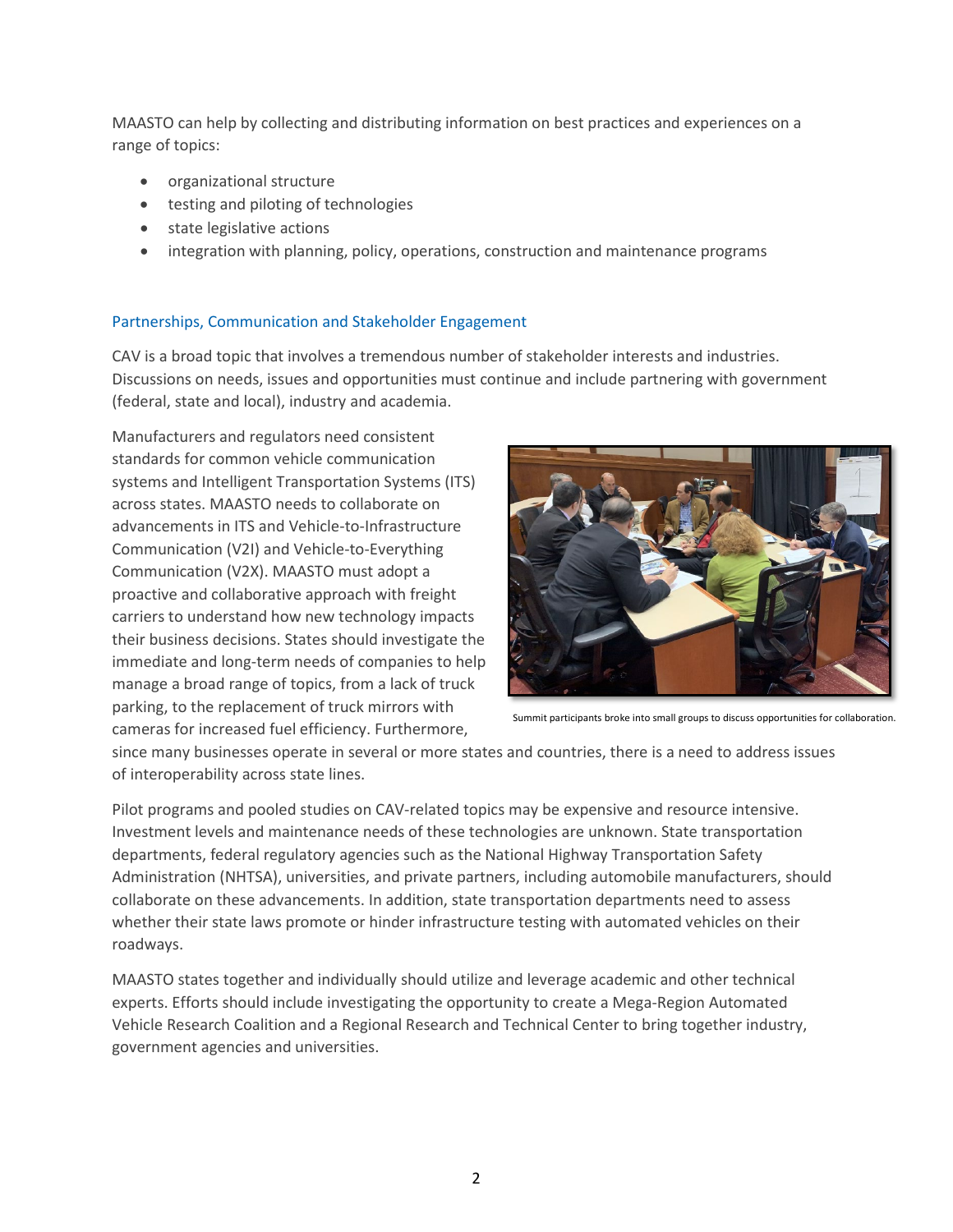Public engagement to further the understanding and acceptance of new technology and innovation is also critical. Efforts may focus on:

- o Engaging law enforcement and first responders regarding enforcement and public safety.
- o Encouraging state transportation departments to gain understanding of and support for legislative efforts regarding urgent CAV issues identified by state DMVs.
- o Working with local community organizations to address issues of accessibility for the disabled and disadvantaged.
- o Assisting local governments in preparing for CAV technology through education and continued communication on CAV topics.

![](_page_2_Picture_5.jpeg)

The UW TOPS Lab is one of 10 designated proving ground pilot sites for CAV technology. The PERONE Robotics TONY automated vehicle demonstrated how the automated shuttle can operate on public roads at a variety of speeds.

### Long-Term Planning

Platooning vehicles, V2I signal coordination, driverless shuttles and the potential positive or negative impacts to state transportation systems have not been fully integrated into state long range planning. The effects on budgets, projects and operational planning need to be developed. The MAASTO Planning Committee should continue investigating and identify ways to quantify the CAV impact on operations, planning and budgets.

### Data Sharing

Identifying opportunities to share in the full range of data collected across the states was a common theme throughout the three-day summit. MAASTO should focus resources and leverage industry partners and academic expertise to research V2I and V2X data system issues and share the results. This body of work would assist states in implementation as well as create compatible data systems. New demands to transfer and store massive quantities of data will challenge today's information technology infrastructure.

### Freight Mobility

While automated features are already incorporated into trucks on the road today, state trooper inspectors need guidance on how to respond to automated trucks and automated freight movement. Statutory requirements for truck movements, such as minimum following distance, and required vehicle safety features vary by state. MAASTO has several highly-used freight corridors that traverse state lines. Opportunities exist for MAASTO to work together to coordinate with industry and stakeholders to establish uniform regulations and procedures regarding truck movement and automated freight.

Many participants suggested that the seamless movement of CAV freight across the region could be the initial nexus for the MAASTO collaboration, as exemplified by the [Mid-America Freight Coalition.](http://midamericafreight.org/)